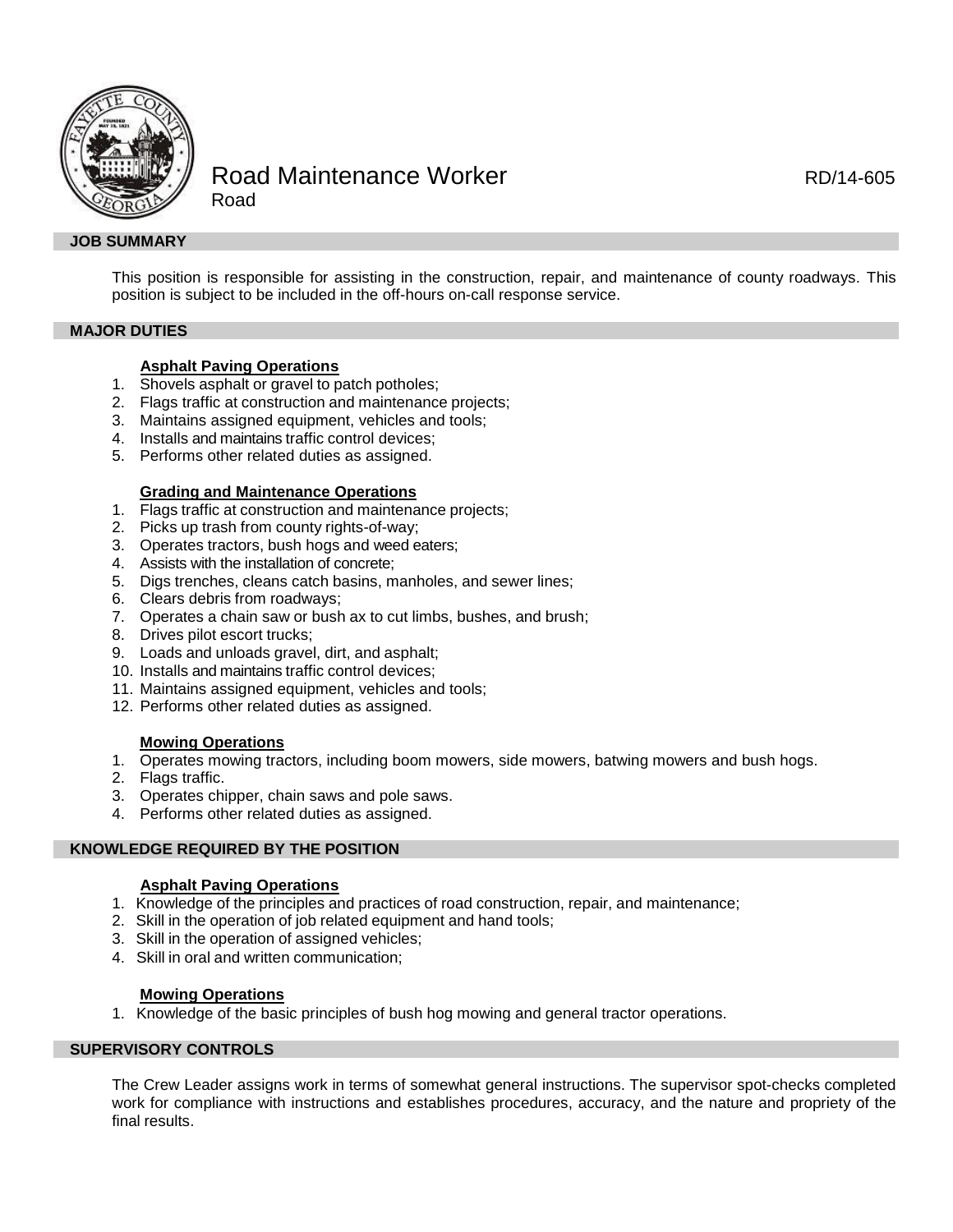Guidelines include county and department policies and procedures. These guidelines are generally clear and specific, but may require some interpretation in application.

### **COMPLEXITY/SCOPE OF WORK**

- The work consists of related road maintenance duties. Heavy traffic and inclement weather contribute to the complexity of the position.
- The purpose of this position is to participate in the repair and maintenance of the county's roadways. Success in this position provides safe and well maintained roads for county residents and visitors.

### **CONTACTS**

- Contacts are typically with co-workers and members of the general public.
- Contacts are typically to resolve problems and provide services.

### **PHYSICAL DEMANDS/ WORK ENVIRONMENT**

- The work is typically performed while intermittently sitting, standing, walking, bending, crouching, or stooping. The employee occasionally lifts light and heavy objects and uses tools or equipment requiring a high degree of dexterity.
- The work is typically performed outdoors. The employee is exposed to noise, dust, dirt, grease, machinery with moving parts, and occasional cold or inclement weather. The work requires the use of protective devices such as masks, goggles, or gloves.

### **SUPERVISORY AND MANAGEMENT RESPONSIBILITY**

None.

### **SPECIAL CERTIFICATIONS AND LICENSES**

• Possession of a valid State of Georgia driver's license, more specifically discussed in MINIMUM QUALIFICATIONS and a satisfactory Motor Vehicle Record (MVR) in compliance with County Safety and Loss Control Guidelines. Completion of the State of Georgia Department of Transportation Defensive Driving Course and/or Emergency Vehicle Operation Certification within twelve (12) months of employment.

### **ADA COMPLIANCE**

• Fayette County is an Equal Opportunity Employer. ADA requires the County to provide reasonable accommodations to qualified individuals with disabilities. Prospective and current employees are invited to discuss accommodations.

### **HIPAA COMPLIANCE**

• The Health Insurance Portability and Accountability Act of 1996, as amended, requires employees to protect the security of Protected Health Information (PHI) however it is obtained, handled, learned, heard or viewed in the course of their work.

### **DRUG AND ALCOHOL COMPLIANCE**

• In accordance of Fayette County's Substance Abuse Policy of 1996, as amended, all job applicants offered employment will undergo testing for the presence of illegal drugs and alcohol as a condition of employment. In the course of employment, employees are subject to random, reasonable suspicion, post-accident, and routine fitness for duty testing for illegal drugs and alcohol abuse. Employees are prohibited to work under the